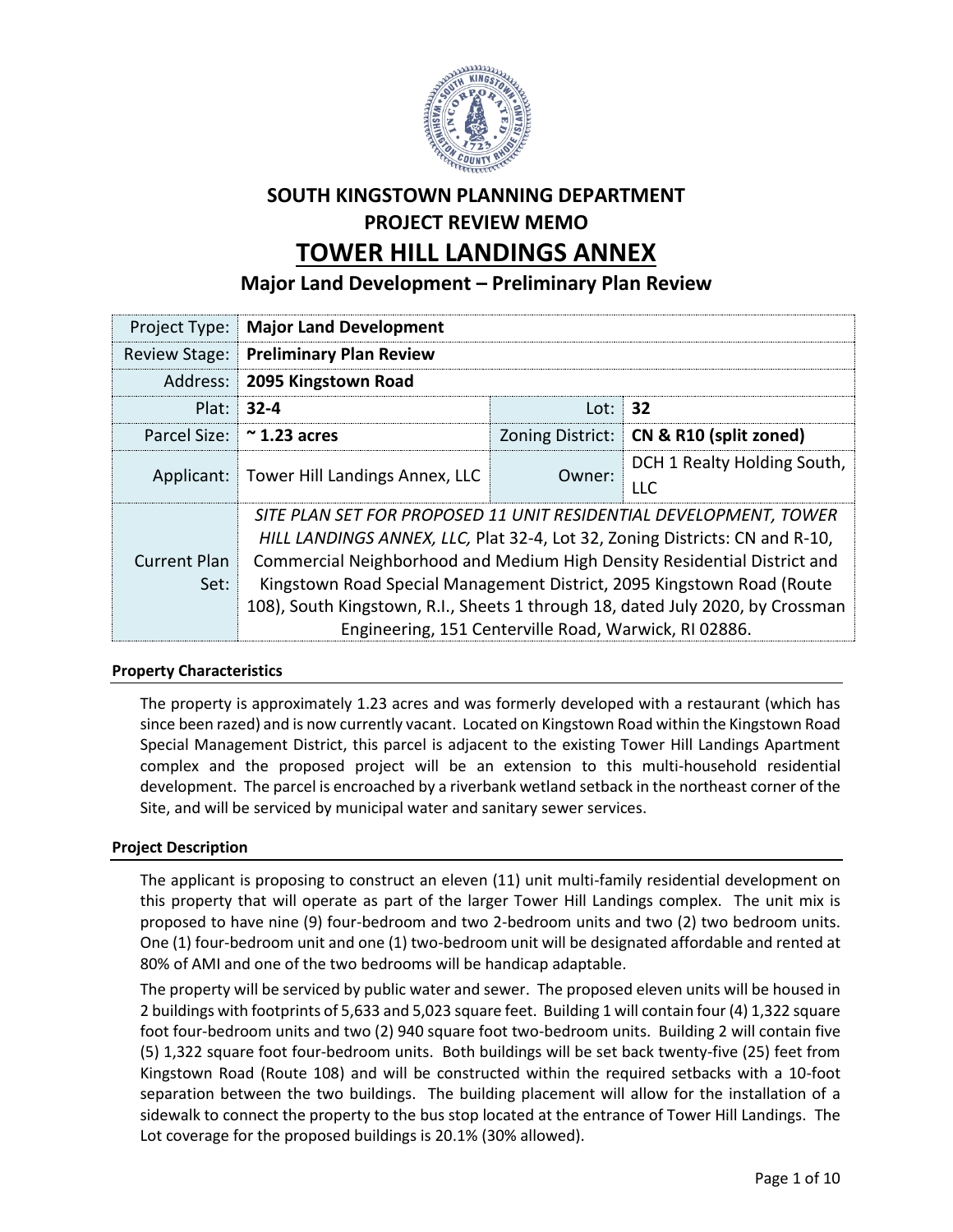The development will provide fifty-three (53) parking spaces where forty (40) are required by the Zoning Ordinance for household occupancy for three (3) or more unrelated individuals. These parking spaces are located in the rear of the buildings and are proposed to accommodate this development, as well as provide several "overflow" spaces from the existing apartment complex that currently experiences insufficient parking conditions. The parking lot is proposed to be designed and constructed with pervious pavement that includes subsurface stormwater storage with overflow to a stormwater management area designed and constructed as a sand filter.

The access to the proposed development will be through the existing Tower Hill Landings Apartments entrance without the need for a new separate access drive from Kingstown Road (Route 108). The elimination of access onto Route 108 will eliminate any potential traffic issues from another entrance in close proximity to the existing Tower Hill Landings entrance.

The plan also includes 5,300 square feet of open space to meet the 10% of developable land area required for multi-household land development projects per the Subdivision and Land Development Regulations. Landscaping buffers on the north side of the property and along the Route 108 streetscape, as well as lighting improvements are proposed to enhance the overall appearance of the site while providing a safe and inviting environment for residents.

With regards to sewer capacity, Jon Shuck has determined that the project does not require a formal sewer feasibility study since it already connected to the municipal sewer system and there is no down-stream carrying capacity hydraulic restriction in the Route 108 interceptor.

|            | <b>Building Footprint</b> | Number of | Number of       | Unit Size     |
|------------|---------------------------|-----------|-----------------|---------------|
|            | (square feet)             | Jnifs     | <b>Bedrooms</b> | (square feet) |
|            |                           |           |                 | -940          |
| Building 1 | 5,633                     |           |                 |               |
| Building 2 | .023                      |           |                 |               |

Proposed building footprint sizes and residential unit details are as follows:

#### **Waivers Requested**

Waivers anticipated to be requested for this Major Land Development include:

| Article IV - Special Requirements: (G) Landscaping                                                     |                         |
|--------------------------------------------------------------------------------------------------------|-------------------------|
| (G.3) Perimeter Landscaping - Parking Lots and Loading Facilities: No less than ten (10) feet in width |                         |
| where the parking area contains five (5) spaces or more or which exceeds 2500 sq. ft. of paved area.   |                         |
| Required:                                                                                              | 10' (minimum)           |
| Proposed:                                                                                              | U,                      |
| Article IV - Special Requirements: (H) Multi Household Dwellings                                       |                         |
| (H.7) Front Yard Setbacks for Multi-Household Land Development Projects: Multi-Household Land          |                         |
| Development Projects (Use Code 12.1 and 12.3), when located along any public street, shall provide     |                         |
| a minimum front yard setback of 100 feet along said public street. No building, accessory building,    |                         |
| parking lot or utility area shall be located in any such front yard. In addition, a landscaped or      |                         |
| natural buffer zone of 50-foot width, shall be maintained along said public street and may be used     |                         |
| for any required yard, open space or recreation space, for access driveways (no parking allowed) or    |                         |
| for other necessary entrance and exit facilities.                                                      |                         |
|                                                                                                        | 100' front yard setback |

Required: 100' front yard setback 50' landscaped buffer zone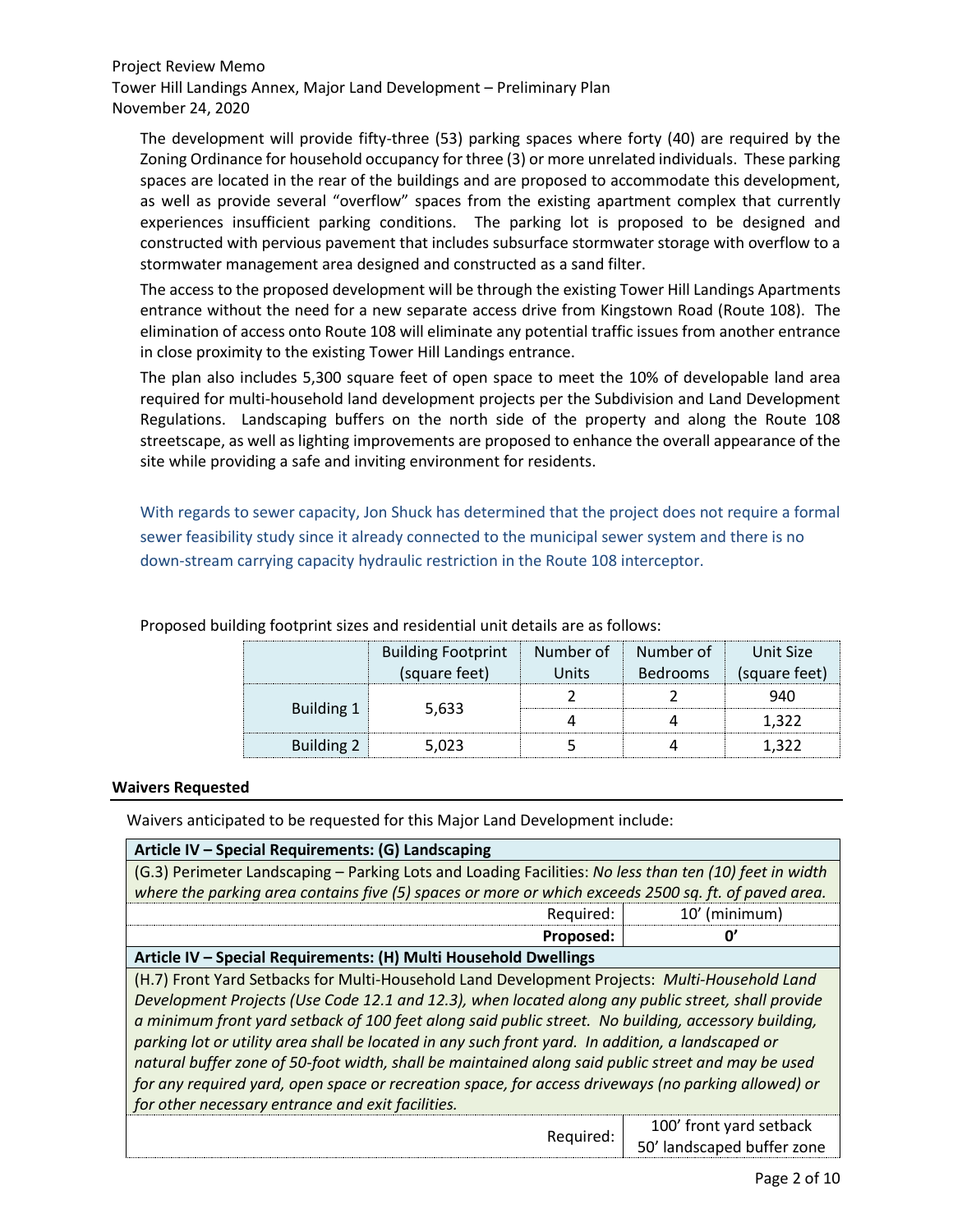| Proposed:                                                                                                                                                                                                                                                                                 | 25' front yard setback<br>25' landscaped buffer |
|-------------------------------------------------------------------------------------------------------------------------------------------------------------------------------------------------------------------------------------------------------------------------------------------|-------------------------------------------------|
| (H.9) Distance between Buildings on Same Lot: In any Multi-Household Land Development Project,<br>the minimum distance between two (2) buildings or any two (2) rows of buildings, substantially                                                                                          |                                                 |
| parallel to each other, shall be fifty (50) feet. The minimum distance between two (2) abutting ends<br>of buildings in the same general plane or row, shall be twenty-five (25) feet, if such walls contain no<br>windows serving habitable rooms or shall otherwise be fifty (50) feet. |                                                 |
| Required:                                                                                                                                                                                                                                                                                 | 50' (minimum)                                   |

# **RIGL § 45-23-41 (General Provisions – Major land development and major subdivision – Preliminary Plan)**

(2) Requirements for the preliminary plan and supporting materials for this phase of the review include, but are not limited to: engineering plans depicting the existing site conditions, engineering plans depicting the proposed development project, a perimeter survey, all permits required by state or federal agencies prior to commencement of construction, including permits related to freshwater wetlands, the coastal zone, floodplains, preliminary suitability for individual septic disposal systems, public water systems, and connections to state roads.*.*

> Waiver request from the requirement that Tower Hill Landings Annex Major Development Project provide all local and State permits at the time of Preliminary Plan review. Permit requests were submitted to RIDEM and RIDOT in August 2020 with an anticipated response mid to late October 2020. If permits are approved after the submittal deadline of October 9 but prior to the October  $27<sup>th</sup>$  Planning Board meeting they will be forwarded to the Principal Planner with copies for the Planning Board members or submitted immediately upon receipt.

**Proposed: 10'**

## **Decision Deadline**

 $\overline{\phantom{a}}$ 

This application was certified complete on September 28, 2020, therefore the Planning Board has until December 27, 2020 to render a decision on this application (90 days). There is one (1) regular Planning Board meeting after the October 27, 2020 meeting prior to the deadline.

## **Regulatory Considerations**

# *Preliminary Plan Definition*

Per the Regulations, the Preliminary Plan is the stage of land development and subdivision review that requires detailed engineering drawings and all required state and federal permits.

# *Section 401 (Zoning – Dimensional Requirements)*

Section 401 (Schedule of dimensional regulations) provides the maximum density allowed for multihousehold land development projects. The allowed density for the subject property is:

*15,000 for first two (2) dwelling units plus 5,000 square feet per each additional dwelling unit.*

At 53,579 square feet, the maximum density for the subject property is <u>9.72 dwelling units</u>.<sup>1</sup>

Section 401 requires a 25' front-yard setback which may be reduced to zero (with justification) by the Planning Board. Section 402.9(B) also requires that transition yard landscaping be provided along the north-northwestern property boundary where the development abuts a nearby residential use.

<sup>&</sup>lt;sup>1</sup> Article IV, Section H(8) – Density Requirements of the Subdivision and Land Development Regulations specifies a an allowable density that is more restrictive than that which is prescribed within the Zoning Ordinance. When regulatory conflicts such as this exist, the Zoning Ordinance takes precedent over other conflicting standards.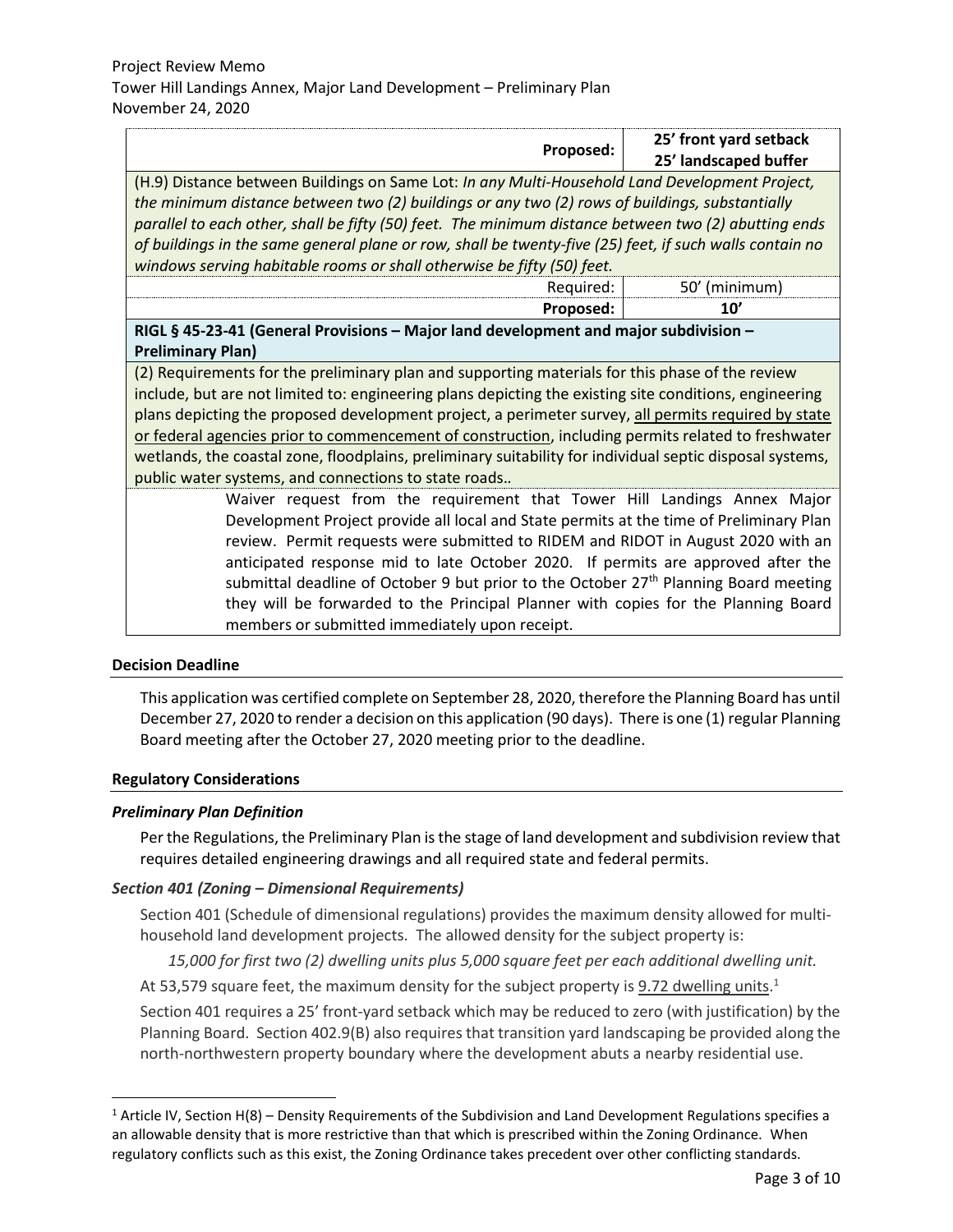## *Section 604 (Zoning – Kingstown Road Special Management District)*

Section 604(B) requires a no-access easement (along Kingstown Road frontage) in favor of the Town of South Kingstown. Section 604(E) also requires a landscaped street yard between the building and the street.

#### *Article IV, Section H – Multi-Household Land Development Project*

Section H(6) requires screening (transition landscaping) along the northern boundary. Section H(9) requires that the parking lot be set back from the wall of any building, that 10% of the developable area (~5,358 square feet) must be dedicated as open space, type dictated by occupants and approved by the Planning Board, and that the minimum distance between buildings shall be 50'.

#### *Inclusionary Zoning*

Section 502.6 (Inclusionary Zoning) of the Zoning Ordinance outlines the Inclusionary Zoning requirements and procedures for major subdivisions or land development projects that consist of six (6) or more parcels or units. Those requirements are listed, in part, below:

- E. *Base density calculation, inclusionary requirements and targeted populations.* …A minimum of 20 percent of the basic maximum number of lots/units must be affordable to low and/or moderate income households as defined under G.L. 1956, §45-53, Low and Moderate Income Housing Act. To facilitate such targeting and ensure that inclusionary units are well integrated into the subdivision or land development project, the planning board shall have the authority to specify the type and location of unit(s) to be constructed, the size and scale of these units or lots in relation to the market rate units or lots in the development, establish general design parameters for the inclusionary units and determine a construction time table for construction.
- F. *Zoning Incentive.* For all subdivisions, flexible design land development projects and land development projects that are subject to the provisions of this section, a zoning incentive increasing the basic maximum number of lots or dwelling units by a factor of 1.2 shall be required. Units required under the zoning incentive provisions of this section shall count toward the maximum zoning incentive permitted under subsection 502.5.E of this ordinance. The requirement for such inclusionary units shall constitute a municipal government subsidy as defined under the RI Low and Moderate Income Housing Act and this ordinance.
- G. *Inclusionary units, deed restriction requirements.* All inclusionary units required under this section shall meet the definition of "low and moderate income housing" as defined in G.L. 1956, § 45-53-3; provided however that units and/or lots generated under these inclusionary provisions shall remain affordable for a minimum period of 99 years. Further provided that any for-sale lots or units shall be sold or conveyed to persons or households earning up to 80 percent of the area median income (AMI) for South Kingstown as defined by the U.S. Department of Housing and Urban Development.

The developer of inclusionary units must contract with a monitoring agency that will qualify home buyers and/or renters for initial occupancy, determine pricing and resale or transfer of dwelling units in accordance with RI Housing and Mortgage Finance Corporation regulations and standards. Rhode Island Housing and the Town of South Kingstown shall be a party to any such monitoring agreement. Long-term affordability shall be guaranteed through the recording of restrictions on the sale, transfer and ownership of the unit through the appropriate legal documents and monitoring agreement.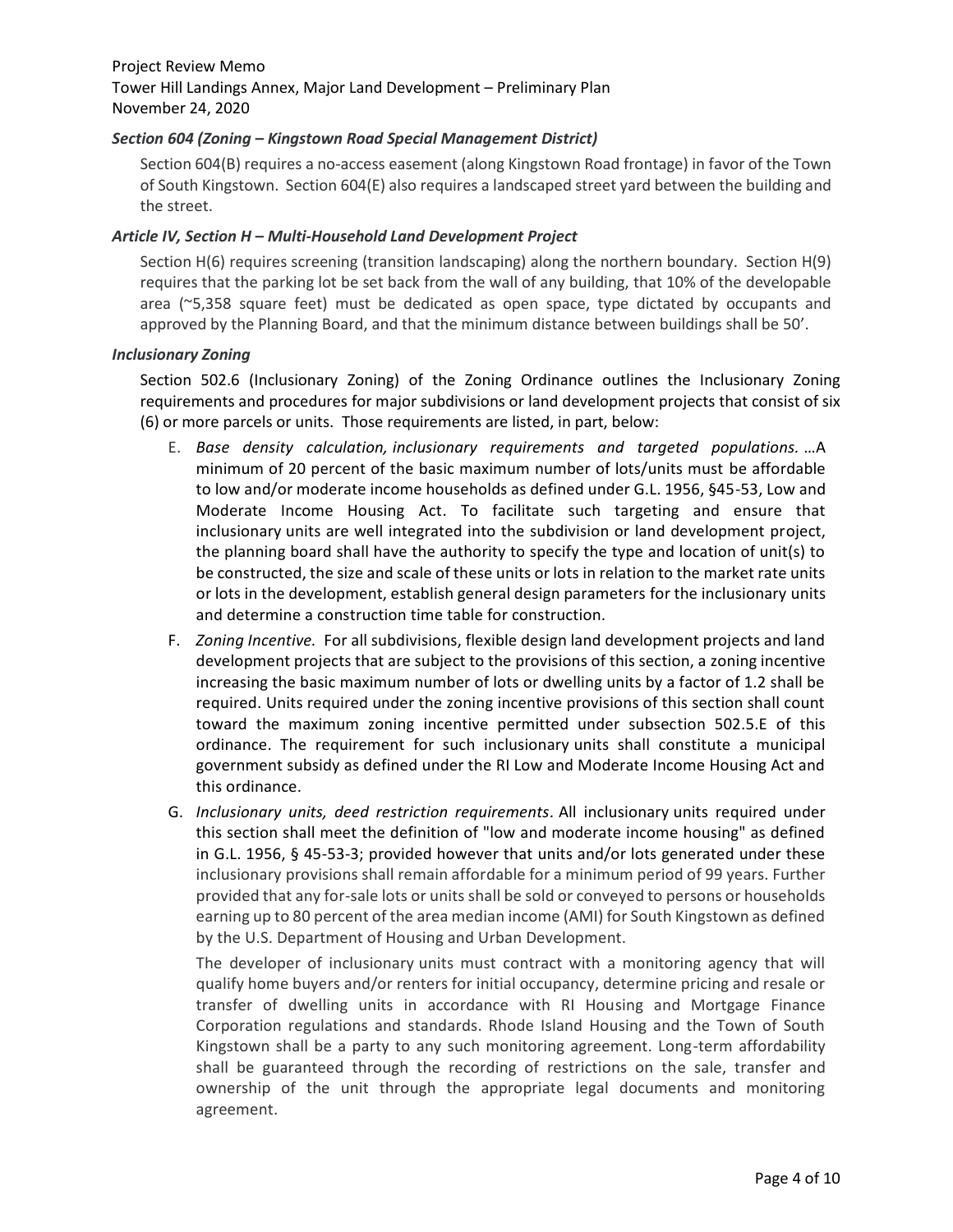*I. Modification of lot requirements for inclusionary units.* To encourage good design and to reduce construction, land and infrastructure costs the planning board shall have the discretion to modify (or require the modification of) minimum dimensional standards for inclusionary dwelling units/lots. Such modifications shall be in accord with the standards and requirements set forth in subsection 502.5.F of this ordinance.

The zoning incentives within the Inclusionary Zoning provisions of the Ordinance allow for a total of twelve (12) units with two (2) being deed restricted affordable units. The applicant is proposing a total of eleven (11) units with two (2) deed restricted affordable units.

#### **Review to Date**

#### *Pre-Application Review*

*Technical Review Committee Meeting –* March 11, 2020 *Planning Board Meeting –* April 30, 2020

#### *Conceptual Master Plan Review*

*Technical Review Committee Meeting –* May 13, 2020

*Conservation Commission Meeting –* June 4, 2020

*Planning Board Meeting –* June 23, 2020

*Zoning Board of Review –* August 19, 2020 (Special Use Permit granted for occupancy by more than three [3] unrelated individuals)

#### *Preliminary Plan Review*

*Technical Review Committee Meeting –* September 9, 2020

| Item/Issue<br><b>Discussed</b> | <b>Recommendation</b>                                                                                                                                                                                                                                                                    | <b>Status</b>                                                                                                                                                                        |
|--------------------------------|------------------------------------------------------------------------------------------------------------------------------------------------------------------------------------------------------------------------------------------------------------------------------------------|--------------------------------------------------------------------------------------------------------------------------------------------------------------------------------------|
| Landscaping                    | • The landscape plan should not include<br>the use of Blue Spruce due to blight.<br>• The landscape plan should substitute<br>the planting diagram from Article 13<br>of the Subdivision Regulations for the<br>one used in the plan.                                                    | • To be addressed with the<br>Planning Board.<br>• To be addressed with the<br>Planning Board.                                                                                       |
| <b>Inclusionary Units</b>      | • The plan must identify a monitoring<br>agent for the affordable housing units<br>prior to Preliminary Plan approval.<br>• The plan should include a building<br>timetable<br>specifying when<br>the<br>affordable units will be constructed<br>relative to the remainder of the units. | • Satisfied, the applicant has<br>secured The Community<br>Housing Land Trust of Rhode<br><i>Island</i> as a<br>monitoring<br>agent.<br>• Satisfied with a condition of<br>approval. |

#### **Required Findings**

In approving this major land development application, the Board must make positive findings on the following standard provisions:

(1) The proposed development is consistent with the comprehensive community plan and/or has satisfactorily addressed the issues where there may be inconsistencies;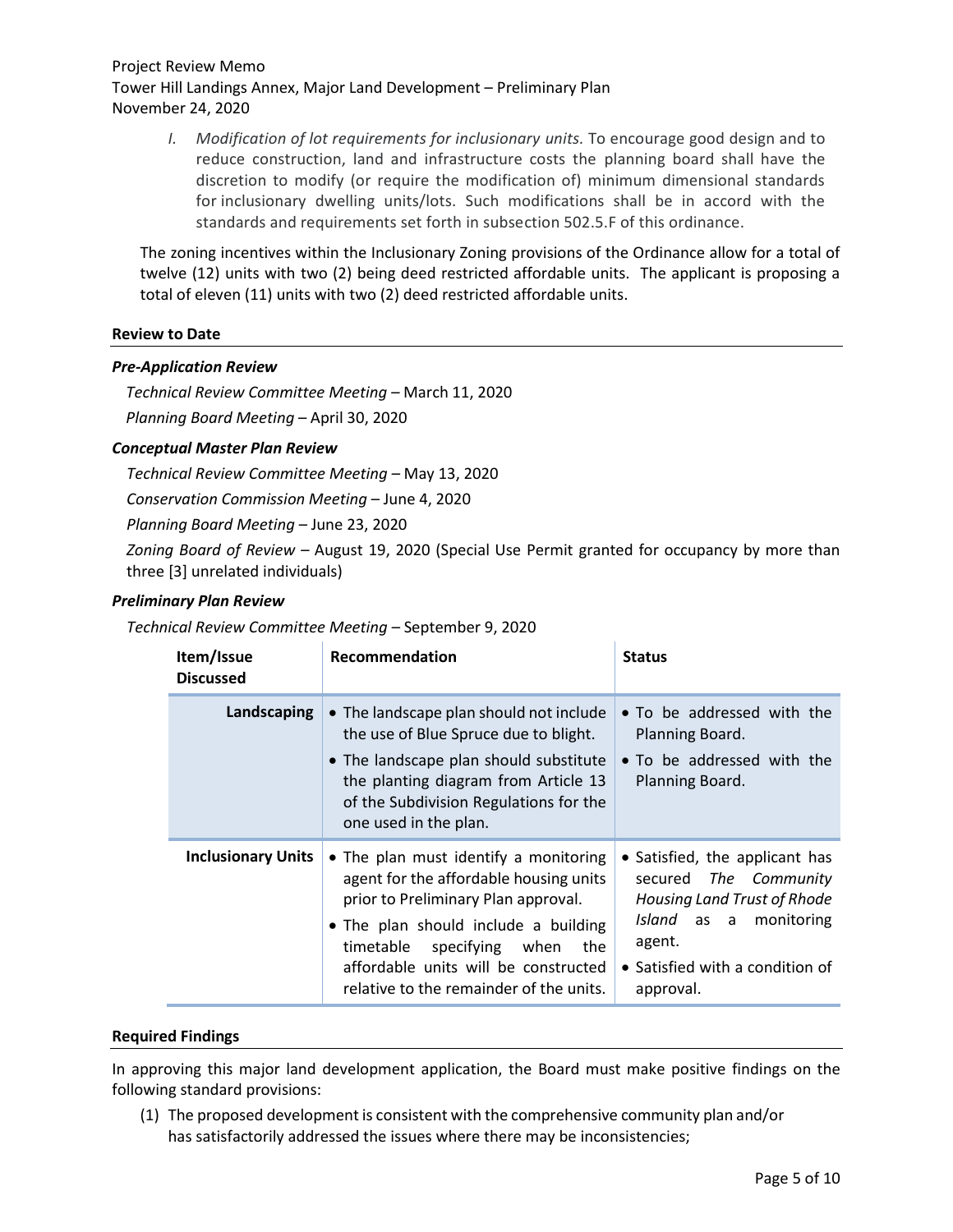#### Project Review Memo

Tower Hill Landings Annex, Major Land Development – Preliminary Plan November 24, 2020

- (2) The proposed development is in compliance with the standards and provisions of the municipality's zoning ordinance;
- (3) There will be no significant negative environmental impacts from the proposed development as shown on the final plan, with all required conditions for approval;
- (4) The development, as proposed, will not result in the creation of individual lots with any physical constraints to development that building on those lots according to pertinent regulations and building standards would be impracticable. (See definition of Buildable lot). Lots with physical constraints to development may be created only if identified as permanent open space or permanently reserved for a public purpose on the approved, recorded plans; and
- (5) All proposed land developments and all subdivision lots have adequate and permanent physical access to a public street. Lot frontage on a public street without physical access shall not be considered in compliance with this requirement.

The approving authority must also address each of the following general purposes of zoning:

- (1) Providing for the orderly, thorough and expeditious review and approval of land developments and subdivisions;
- (2) Promoting high quality and appropriate design and construction of land developments and subdivisions;
- (3) Promoting the protection of the existing natural and built environment and the mitigation of all significant negative impacts of any proposed development on the existing environment;
- (4) Promoting design of land developments and subdivisions which are well-integrated with the surrounding neighborhoods with regard to natural and built features, and which concentrate development in areas which can best support intensive use by reason of natural characteristics and existing infrastructure;
- (5) Encouraging local design and improvement standards to reflect the intent of the community comprehensive plans with regard to the physical character of the various neighborhoods and districts of the municipality;
- (6) Promoting thorough technical review of all proposed land developments and subdivisions by appropriate local officials;
- (7) Encouraging local requirements for dedications of public land, impact mitigation, and payment-in-lieu thereof, to be based on clear documentation of needs and to be fairly applied and administered; and
- (8) Encouraging the establishment and consistent application of procedures for local recordkeeping on all matters of land development and subdivision review, approval and construction.

With regard to waivers, the Regulations (Article VIII.B.1) require that the Planning Board find that:

- a. The waivers or modifications are reasonable and within the general purposes and intents of the Regulations; and,
- b. Literal enforcement of the regulation is impracticable and will exact undue hardship because of peculiar conditions pertaining to the land in question; or waiver or modification of the regulation is in the best interest of good planning practice or design as evidenced by consistency with the Comprehensive Community Plan and the Zoning Ordinance.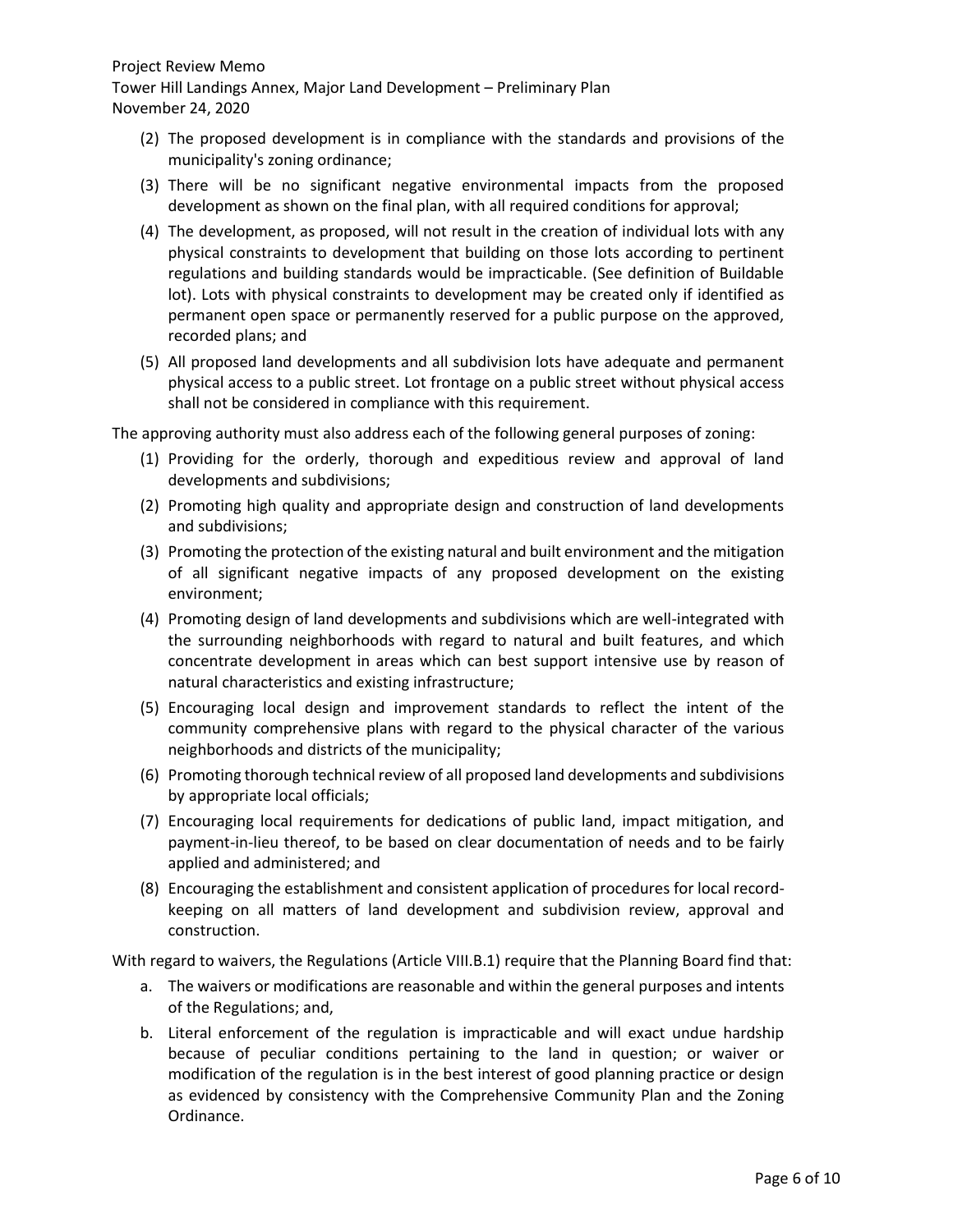## **Draft Motions for Consideration**

"The South Kingstown Planning Board hereby grants Preliminary Plan approval to Tower Hill Landings Annex, an eleven (11) unit multi-family residential development located on AP 32-4, Lot 32 with a physical address of 2095 Kingstown Road, Tower Hill Landings Annex, LLC, *applicant/owner*. This approval is based upon plan set entitled: *SITE PLAN SET FOR PROPOSED 11 UNIT RESIDENTIAL DEVELOPMENT, TOWER HILL LANDINGS ANNEX, LLC,* Plat 32-4, Lot 32, Zoning Districts: CN and R-10, Commercial Neighborhood and Medium High Density Residential District and Kingstown Road Special Management District, 2095 Kingstown Road (Route 108), South Kingstown, R.I., Sheets 1 through 18, dated July 2020, by Crossman Engineering, 151 Centerville Road, Warwick, RI 02886. This approval is based on the following Findings of Fact and Conditions of Approval:

## *Findings of Fact*

- A. The proposed development is consistent with the comprehensive community plan and/or has satisfactorily addressed the issues where there may be inconsistencies;
- B. The proposed development is in compliance with the standards and provisions of the municipality's zoning ordinance;
- C. There will be no significant negative environmental impacts from the proposed development as shown on the final plan, with all required conditions for approval;
- D. The development, as proposed, will not result in the creation of individual lots with any physical constraints to development that building on those lots according to pertinent regulations and building standards would be impracticable. (See definition of Buildable lot). Lots with physical constraints to development may be created only if identified as permanent open space or permanently reserved for a public purpose on the approved, recorded plans; and
- E. All proposed land developments and all subdivision lots have adequate and permanent physical access to a public street. Lot frontage on a public street without physical access shall not be considered in compliance with this requirement.
- F. Thorough technical review of the subdivision has been conducted by the South Kingstown Technical Review Committee.

## *Findings of Fact, Inclusionary Zoning & Affordable Units*

- G. Pursuant to Article 5, Section 502.6 E. of the Zoning Ordinance, the Planning Board hereby accepts the yield plan presented by the applicant which demonstrates the ability of the development parcel to support a 'basic maximum number' of nineteen (19) lots.
- H. The applicant has proposed that three (3) of the sixteen (16) lots (Lots 15 and 16, respectively) will be deed restricted affordable to 'low and/or moderate income households' as defined under Rhode Island General Laws §45-53 and the South Kingstown Zoning Ordinance.
- I. The Planning Board finds that the proposed affordable units (on Lots 15 and 16) are integrated within the development and that the design of the lots is consistent with the design of the market rate lots within the development. Based on this finding, the Planning Board has determined that the overall project design meets the intent of Article IV.I of the Town's Subdivision and Land Development Regulations.
- J. These affordable units (on Lots 15 and 16) shall be built and available for occupancy simultaneously with the construction and availability for occupancy of the market rate units in each of any separate phases of development.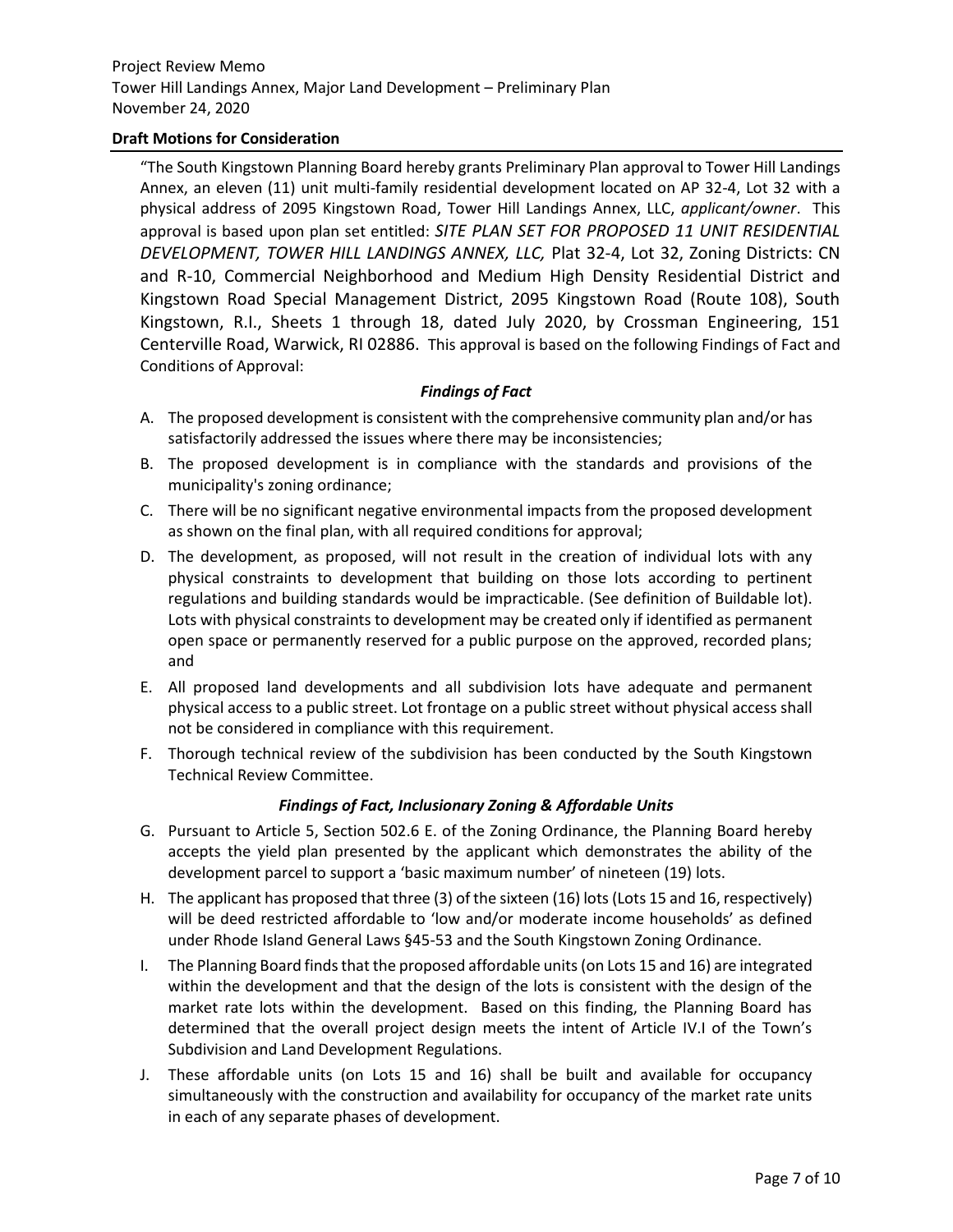- K. Consistent with Section 502.6.J. of the Zoning Ordinance, the affordable units (on Lots 15 and 16) shall be exempt from the Town's Pacing and Phasing requirements.
- L. The affordable units (on Lots 15 and 16) shall be eligible for an exemption from the payment of Fair Share Development Fees pursuant to Section 1101.D.1 of the Zoning Ordinance and Section II, Element 5, III of the Town's Capital Improvement Program.

## *Findings of Fact, Requested Relief*

In accordance with Article VIII, Section B(1) of the Subdivision and Land Development Regulations with regard to waivers, the Planning Board hereby grants the waivers proposed:

| Article IV - Special Requirements: (G) Landscaping                                                     |                            |
|--------------------------------------------------------------------------------------------------------|----------------------------|
| (G.3) Perimeter Landscaping – Parking Lots and Loading Facilities: No less than ten (10) feet in width |                            |
| where the parking area contains five (5) spaces or more or which exceeds 2500 sq. ft. of paved area.   |                            |
|                                                                                                        | 10' (minimum)<br>Required: |
|                                                                                                        | Proposed:                  |
| Article IV - Special Requirements: (H) Multi Household Dwellings                                       |                            |
| (H 7) Front Vard Sethacks for Multi-Household Land Development Projects: Multi-Household Land          |                            |

(H.7) Front Yard Setbacks for Multi-Household Land Development Projects: *Multi-Household Land Development Projects (Use Code 12.1 and 12.3), when located along any public street, shall provide a minimum front yard setback of 100 feet along said public street. No building, accessory building, parking lot or utility area shall be located in any such front yard. In addition, a landscaped or natural buffer zone of 50-foot width, shall be maintained along said public street and may be used for any required yard, open space or recreation space, for access driveways (no parking allowed) or for other necessary entrance and exit facilities.*

| Proposed: | 25' front yard setback<br>25' landscaped buffer       |
|-----------|-------------------------------------------------------|
| Required: | 100' front yard setback<br>50' landscaped buffer zone |

(H.9) Distance between Buildings on Same Lot: *In any Multi-Household Land Development Project, the minimum distance between two (2) buildings or any two (2) rows of buildings, substantially parallel to each other, shall be fifty (50) feet. The minimum distance between two (2) abutting ends of buildings in the same general plane or row, shall be twenty-five (25) feet, if such walls contain no windows serving habitable rooms or shall otherwise be fifty (50) feet.*

| 50'<br>Required<br>'minimum)<br>10'<br>Proposed: |
|--------------------------------------------------|
|                                                  |

**RIGL § 45-23-41 (General Provisions – Major land development and major subdivision – Preliminary Plan)**

(2) Requirements for the preliminary plan and supporting materials for this phase of the review include, but are not limited to: engineering plans depicting the existing site conditions, engineering plans depicting the proposed development project, a perimeter survey, all permits required by state or federal agencies prior to commencement of construction, including permits related to freshwater wetlands, the coastal zone, floodplains, preliminary suitability for individual septic disposal systems, public water systems, and connections to state roads.*.*

> Waiver request from the requirement that Tower Hill Landings Annex Major Development Project provide all local and State permits at the time of Preliminary Plan review. Permit requests were submitted to RIDEM and RIDOT in August 2020 with an anticipated response mid to late October 2020. If permits are approved after the submittal deadline of October 9 but prior to the October  $27<sup>th</sup>$  Planning Board meeting they will be forwarded to the Principal Planner with copies for the Planning Board members or submitted immediately upon receipt.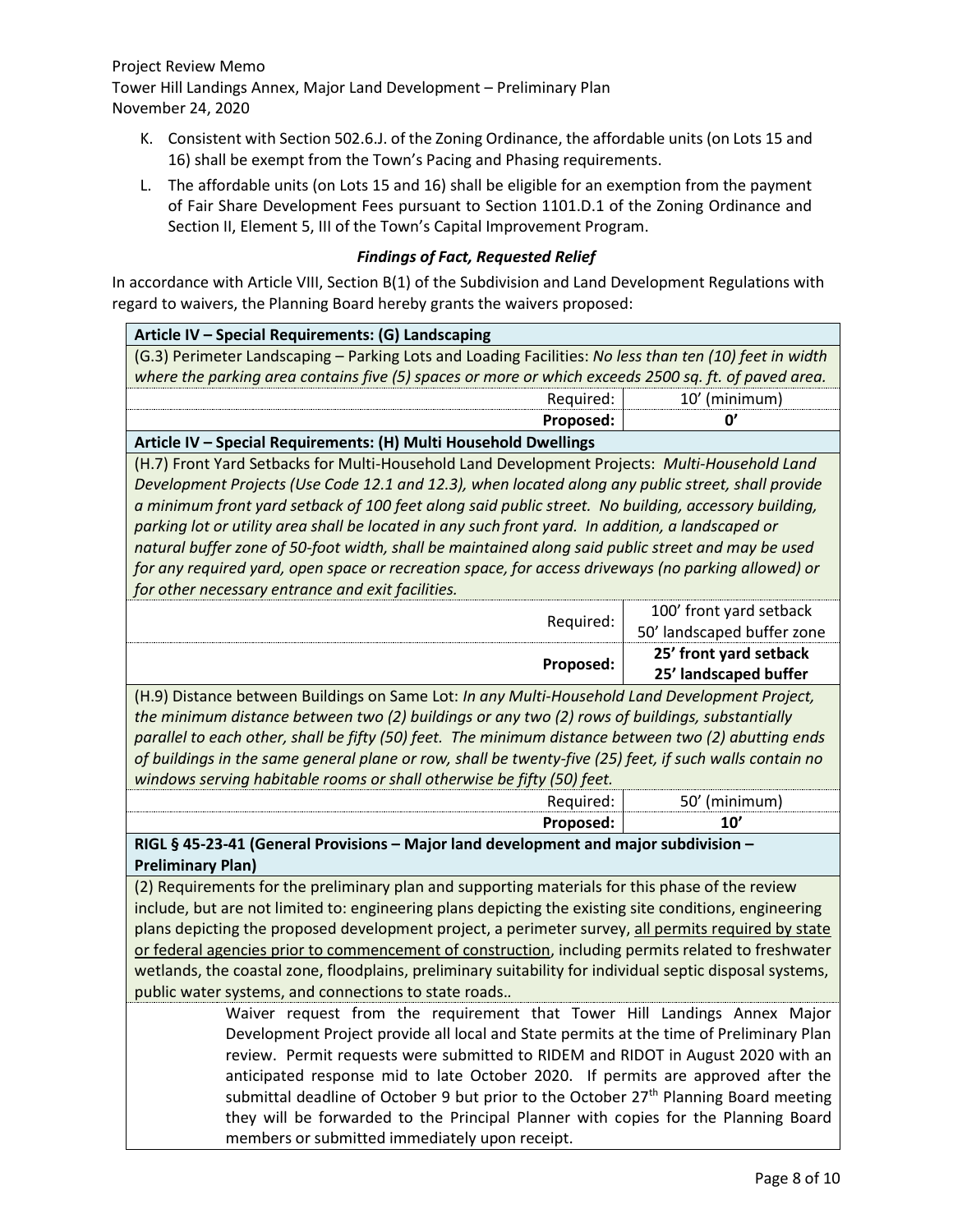In doing so, the Planning Board finds that:

- M. The waiver(s) or modification(s) is/are reasonable and within the general purposes and intents of these regulations; and that
- N. Literal enforcement of the regulations is impracticable and will exact undue hardship because of the peculiar conditions pertaining to the land in question; or waiver or modification of the regulations is in the best interest of good planning practice or design as evidenced by consistency will the Comprehensive Community Plan and the Zoning Ordinance.

## *Conditions of Approval*

- 1. The use of the property shall be limited to Use Code 12.1 (Multi-household Land Development Project) for residential development as proposed.
- 2. This approval is further limited to nine (9) market rate units and two (2) affordable units for a total of eleven (11) units. Approval is based upon the provision of 20% (2 units) subsidized housing units available for low and moderate income residents. The low and moderate income dwelling units (LMI Housing units) will be sold to a person or family with an income at or below 80% of the Area Median Income and be deed restricted for a period of 99 years.
- 3. Proposed LMI Housing units shall be integrated throughout the development, shall be compatible in scale and architectural style to the market rate units within the project, and they shall be built and offered for occupancy simultaneously with the construction and occupancy of the market rate units.
- 4. As part of the Final Plan submittal, the applicant shall propose the schedule by which the LMI Housing units will be constructed and available for occupancy. Said schedule shall not exceed the construction and occupancy of three (3) market-rate units for every one (1) LMI Housing unit. Presuming simultaneous construction of dwelling units within this development, this schedule shall be managed and satisfied through the issuance of Certificates of Occupancy  $(CO's)$ .
- 5. As part of the Final Plan submittal, the applicant shall provide drafts of a 'Monitoring Agreement' and a 'Deed Restriction' that will ensure that affordability guidelines will be met. Such documents shall be subject to the review and approval of the Town's Special Legal Counsel.
- 6. The monitoring agreement between the developer and the monitoring agent shall require notification to the Town of South Kingstown, as a party with a vested interest, of the availability of affordable housing units for purchase or lease. Any such notification shall be directed to the Director of Planning.
- 7. Fair Share Development Fees as required in the Zoning Ordinance and as amended annually in the Capital Improvement Program shall be required for each of the nine (9) market rate units.
- 8. The parking lot shall be designed and installed with pervious pavement to minimize potential water quality impacts from stormwater.
- 9. The applicant shall utilize low impact drainage methodologies in conformance with the Rhode Island Stormwater Design and Installation Standards Manual or other best management practices.
- 10. Prior to Final Plan submission, the applicant shall provide a response from the RI Department of Environmental Management (RIDEM) associated with wetland and stormwater permitting, as well as a response from RI Department of Transportation (RIDOT) associated with the Physical Alteration Permit (PAP), to the Department of Public Services for review and concurrence. Should the Department of Public Services have any concern with any of the